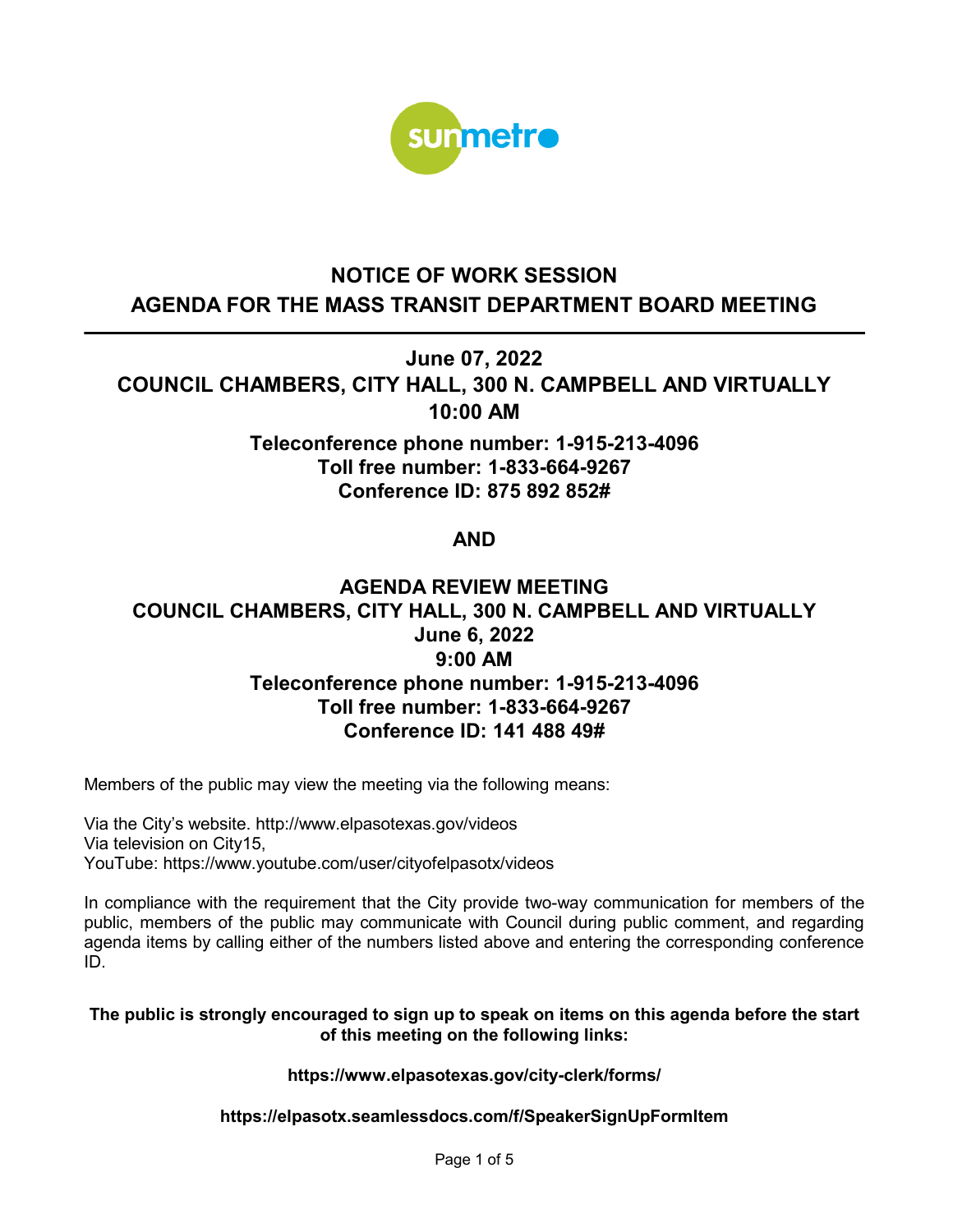**The following Board Member(s) will be present via video conference on June 7, 2022:**

### **Board Member Cissy Lizarraga**

**A quorum of the Mass Transit Department Board must participate in the meeting.**

# **ROLL CALL**

# **CALL TO THE PUBLIC – PUBLIC COMMENT:**

**This time is reserved for members of the public who would like to address the Mass Transit Department Board on items that are not on the Mass Transit Department Board Agenda.**

**Members of the public may communicate with Board Members during public comment, and regarding agenda items by calling 1-915-213-4096 or toll free number 1-833-664-9267 at the prompt please enter the following Conference ID: 875 892 852#**

**A sign-up form is available on line at:**

**https://elpasotx.seamlessdocs.com/f/SpeakerSignUpFormPublic**

**for those who wish to sign up in advance of the meeting date. Requests to speak must be received by 9:00 a.m. on the date of the meeting. 30 Minutes total is allotted for speakers. Three to five minutes may be allowed for each speaker.**

# **NOTICE TO THE PUBLIC:**

All matters listed under the CONSENT AGENDA, including those on the Addition to the Agenda, will be considered by Mass Transit Department Board to be routine and will be enacted by one motion unless separate discussion is requested by Board Members. Prior to the vote, members of the audience may ask questions regarding items on the consent agenda. When the vote has been taken, if an item has not been called out for separate discussion, the item has been approved. The Mass Transit Department Board may, however, reconsider any item at any time during the meeting.

# **CONSENT AGENDA - APPROVAL OF MINUTES:**

# **Goal 6: Set the Standard for Sound Governance and Fiscal Management**

**1.** Approval of Minutes of the Mass Transit Board Meeting of May 24, 2022 **[22-708](http://elpasotexas.legistar.com/gateway.aspx?m=l&id=/matter.aspx?key=7171)** 

#### **All Districts**

Sun Metro Mass Transit, Ellen A. Smyth P.E. (915) 212-6000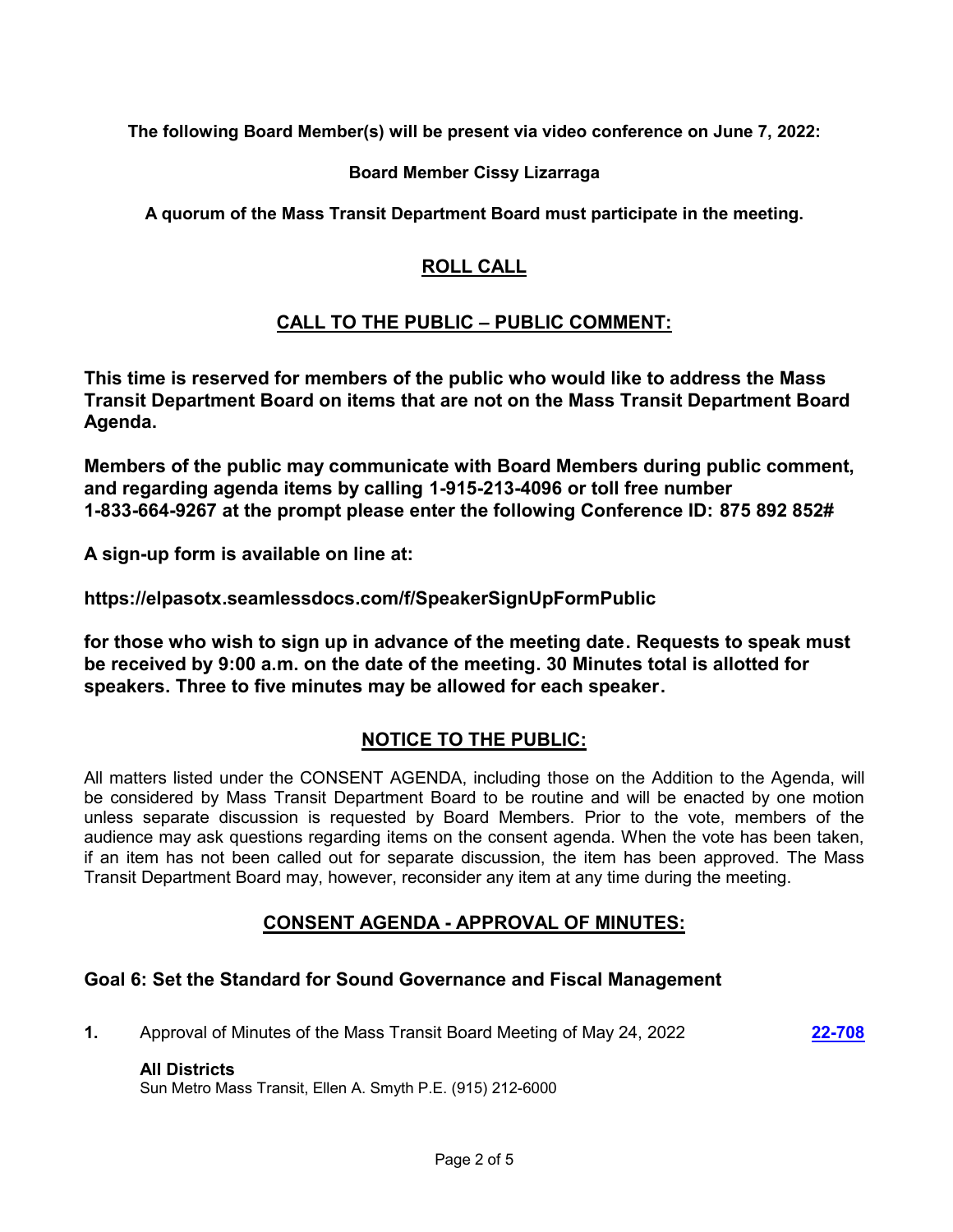# **CONSENT AGENDA – REQUEST TO EXCUSE ABSENT MASS TRANSIT BOARD MEMBERS**

**2.** Excuse Board Member Claudia Rodriguez from the June 7, 2022 Mass Transit Board Meeting. **[22-722](http://elpasotexas.legistar.com/gateway.aspx?m=l&id=/matter.aspx?key=7185)**

### **REGULAR AGENDA - OPERATIONAL FOCUS UPDATES**

#### **Goal 7: Enhance and Sustain El Paso's Infrastructure Network**

**3.** An update to provide the Council with information on Sun Metro's Service Modification Plan to go into effect June 26, 2022. **[22-709](http://elpasotexas.legistar.com/gateway.aspx?m=l&id=/matter.aspx?key=7172)**

#### **All Districts**

Sun Metro Mass Transit, Ellen A. Smyth P.E. (915) 212-6000

### **REGULAR AGENDA – OTHER BIDS, CONTRACTS, PROCUREMENTS:**

**[22-710](http://elpasotexas.legistar.com/gateway.aspx?m=l&id=/matter.aspx?key=7173)**

#### **Goal 7: Enhance and Sustain El Paso's Infrastructure Network**

**4.** The linkage to the Strategic Plan is subsection 7.3 - Enhance regional comprehensive transportation system

Discussion and action on the award of Solicitation No. 2022-0150R Fixed Route Buses to New Flyer of America for an initial term of three (3) years for a total initial estimated award of \$29,663,988.00. The award also includes a two (2) year option for an estimated amount of \$19,775,992.00. The total value of the contract is, including the initial term plus the option for a total of five (5) years, for an estimated amount of \$49,739,980.00. The award of this contract will allow for the annual vehicle replacement purchases of both Brio (60') and standard (35') fixed route buses.

Contract Variance

| Department:                   | Mass Transit (Sun Metro)                                 |
|-------------------------------|----------------------------------------------------------|
| Award to:                     | New Flyer of America                                     |
|                               | St. Cloud, MN                                            |
| Initial Term:                 | 3 years                                                  |
| Option:                       | 2 years                                                  |
| Initial Term Estimated Award: | \$29,663,988.00 (3 years)                                |
|                               | Option Term Estimated Award: \$19,775,992.00 (2 years)   |
| <b>Total Estimated Award:</b> | \$49,739,980.00 (5 years)                                |
| Account No:                   | 560-3215-60010-580064-P60FTA111-G60215307                |
| <b>Funding Source:</b>        | <b>Federal Transit Administration Formula 5307 Grant</b> |
| $District(s)$ :               | All                                                      |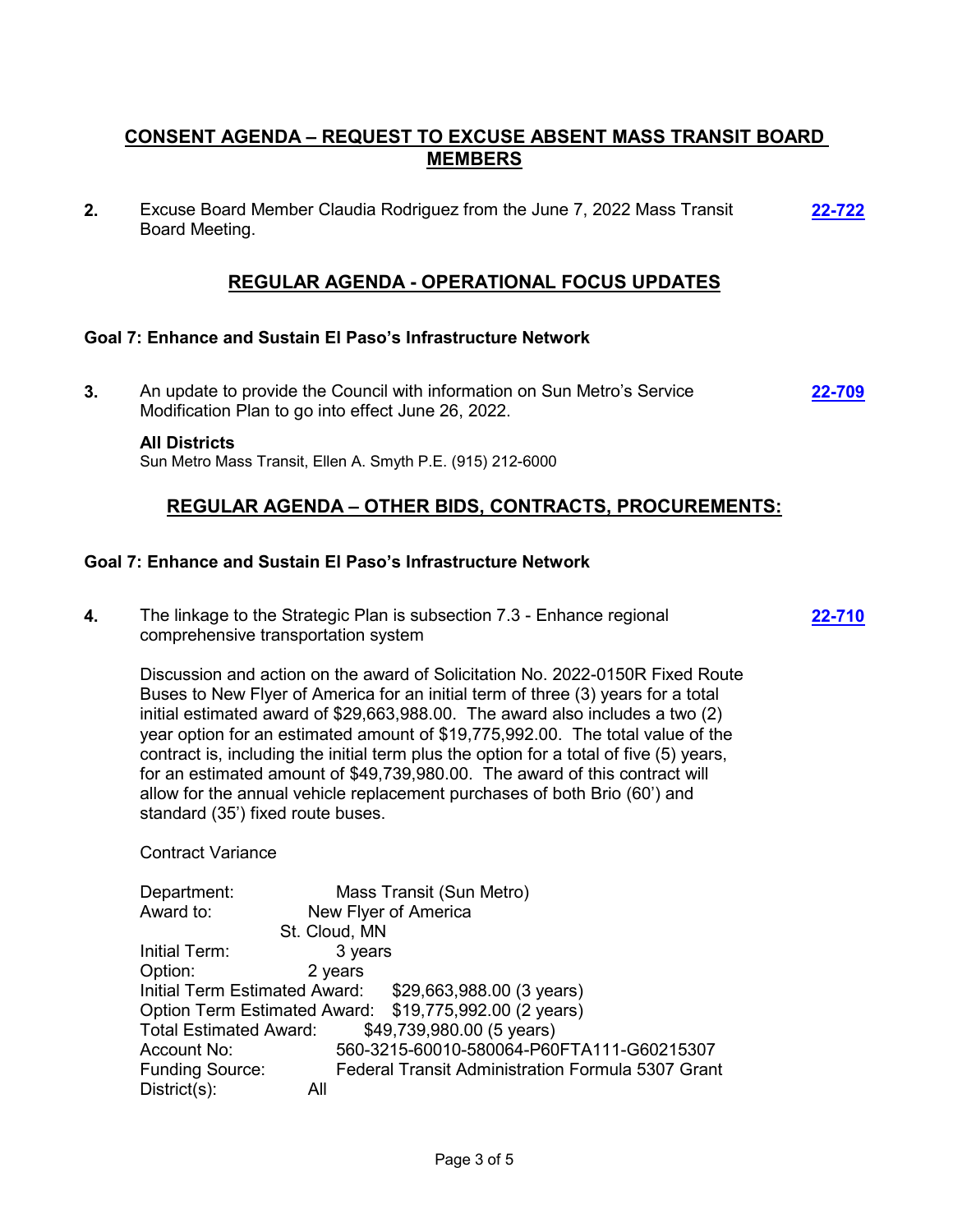This is a Request for Proposal, service contract.

The Purchasing & Strategic Sourcing and the Mass Transit (Sun Metro) departments recommend award as indicated to New Flyer of America the sole highest ranked proposers based on evaluation factors established for this procurement.

In addition, it is requested that the City Attorney's Office review and the City Manager be authorized to execute any related contract documents necessary to effectuate this award. In accordance with this award, the City Manager or designee is authorized to exercise future options if needed.

#### **All Districts**

Purchasing and Strategic Sourcing, Claudia A. Garcia, (915) 212-1218 Sun Metro Mass Transit, Ellen A. Smyth P.E., (915) 212-6000

### **EXECUTIVE SESSION**

The following Board Member(s) will be present via video conference:

Board Member Cissy Lizarraga

The Mass Transit Department Board of the City of El Paso may retire into EXECUTIVE SESSION pursuant to Section 3.5A of the El Paso City Charter and the Texas Government Code, Chapter 551, Subchapter D, to discuss any of the following: (The items listed below are matters of the sort routinely discussed in Executive Session, but the Mass Transit Department Board of the City of El Paso may move to Executive Session any of the items on this agenda, consistent with the terms of the Open Meetings Act.) The Mass Transit Department Board will return to open session to take any final action and may also, at any time during the meeting, bring forward any of the following items for public discussion, as appropriate.

Section 551.071 CONSULTATION WITH ATTORNEY Section 551.072 DELIBERATION REGARDING REAL PROPERTY Section 551.073 DELIBERATION REGARDING PROSPECTIVE GIFTS Section 551.074 PERSONNEL MATTERS Section 551.076 DELIBERATION REGARDING SECURITY DEVICES OR SECURITY AUDITS Section 551.087 DELIBERATION REGARDING ECONOMIC DEVELOPMENT NEGOTIATIONS Section 551.089 DELIBERATION REGARDING SECURITY DEVICES OR SECURITY AUDITS; CLOSED MEETING

# **ADJOURN**

#### **NOTICE TO THE PUBLIC:**

Sign Language interpreters are provided for this meeting. If you need Spanish Interpreter Services, you must email CityClerk@elpasotexas.gov at least 48 hours in advance of the meeting.

### **MASS TRANSIT BOARD AGENDAS ARE PLACED ON THE INTERNET THE THURSDAY PRIOR TO EACH MEETING AT THE FOLLOWING ADDRESS: http://www.sunmetro.net/ and**